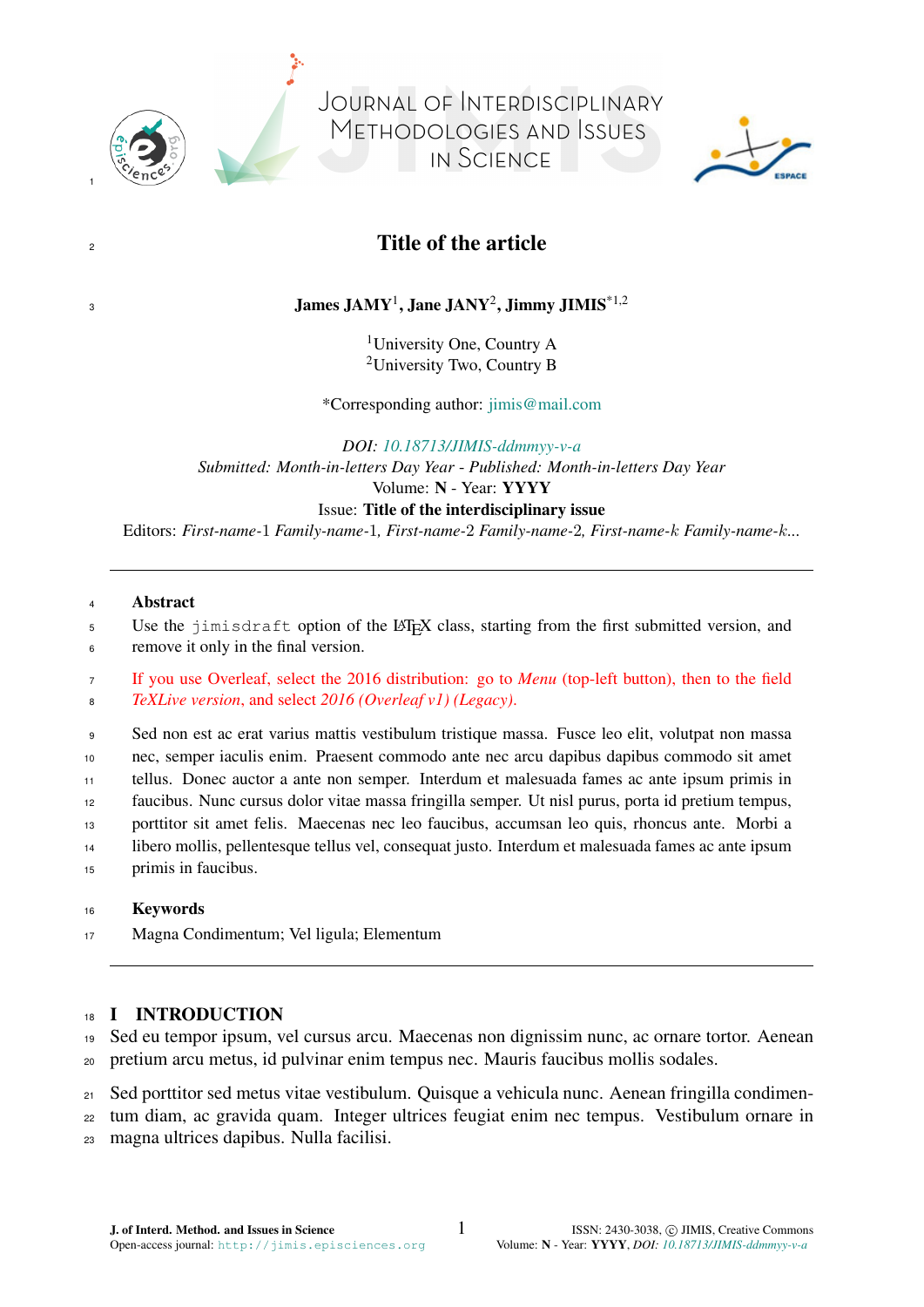<span id="page-1-0"></span>

|                   | Sepal.Length | Sepal.Width | Petal.Length | <b>Petal.Width</b> |
|-------------------|--------------|-------------|--------------|--------------------|
| <b>Setosa</b>     | 5.006        | 3.428       | 1.462        | 0.246              |
| <b>Versicolor</b> | 5.936        | 2.77        | 4.26         | 1.326              |
| <b>Verginica</b>  | 6.588        | 2.974       | 5.552        | 2.026              |

Table 1: Morbi malesuada diam at magna condimentum.

#### 24 II SECTION

#### 2.1 Subsection 1

 Pellentesque dignissim ultrices fringilla. Vivamus eu luctus ante, vel bibendum magna. Cur- abitur elit purus, tincidunt non dui vitae, elementum bibendum neque. Curabitur ullamcorper sit amet justo at hendrerit. Fusce ut arcu imperdiet nibh mollis tempus a aliquet tellus. Quisque pharetra cursus nisi, vel lobortis ante consectetur et. Vivamus sed congue neque. Proin pellen- tesque risus nec dui consequat rutrum. Vestibulum nunc diam, placerat quis auctor vel, faucibus non justo. Etiam dictum purus neque. Phasellus imperdiet mauris ligula, eu laoreet nisi ele- mentum ut. Sed sed porta massa. Aenean faucibus risus ultrices ornare porta. Quisque faucibus ante a tincidunt vestibulum. Lorem ipsum dolor sit amet, consectetur adipiscing elit.

### 34 2.2 Subsection 2

### *2.2.1 Sub-subsection*

 Suspendisse vel dui nec felis molestie tincidunt. Vestibulum rutrum ligula lacus, ac molestie nulla fermentum ornare. Nulla non nunc euismod, porta lacus vestibulum, malesuada massa. Curabitur massa eros, rutrum sed lectus sed, volutpat semper metus. Mauris hendrerit aliquam commodo. Vivamus fermentum tempus pellentesque. Maecenas a hendrerit urna. In elit ipsum, ultrices non dolor in, pulvinar porttitor lacus. Nunc euismod nibh quis odio condimentum, a feugiat massa rutrum. Nulla erat erat, adipiscing vitae lectus id, consectetur fermentum elit. Nunc eu est eu neque dapibus semper. Nam commodo urna dapibus, tincidunt turpis a, cursus sem. Vivamus venenatis adipiscing mollis. Cras fringilla sodales lobortis. Aliquam aliquet felis id est cursus auctor. Duis sodales tellus vulputate lectus egestas volutpat.

# III TABLES AND FIGURES

#### 3.1 Tables

See Table [1.](#page-1-0)

# 3.2 Figures

 Use subfigures to group similar images into one figure. Make pictures with a good resolution, as possible closed to 300 dpi or use vector graphics as for example provided by the TikZ package.

 $51$  [E](http://www.texample.net/tikz/examples/pgfplots/)nsure that all legends are readable and in English. See example in Figure 1 (taken from [http:](http://www.texample.net/tikz/examples/pgfplots/)

[//www.texample.net/tikz/examples/pgfplots/](http://www.texample.net/tikz/examples/pgfplots/)). The title must be followed by

a dot.

# 54 IV DEFINITIONS, ALGORITHMS AND FORMULAS

# 4.1 Definitions

- You can define your own environments for formulas with the methods of the amsthm package.
- Use the theoremstyle jimis for a consistent formatting.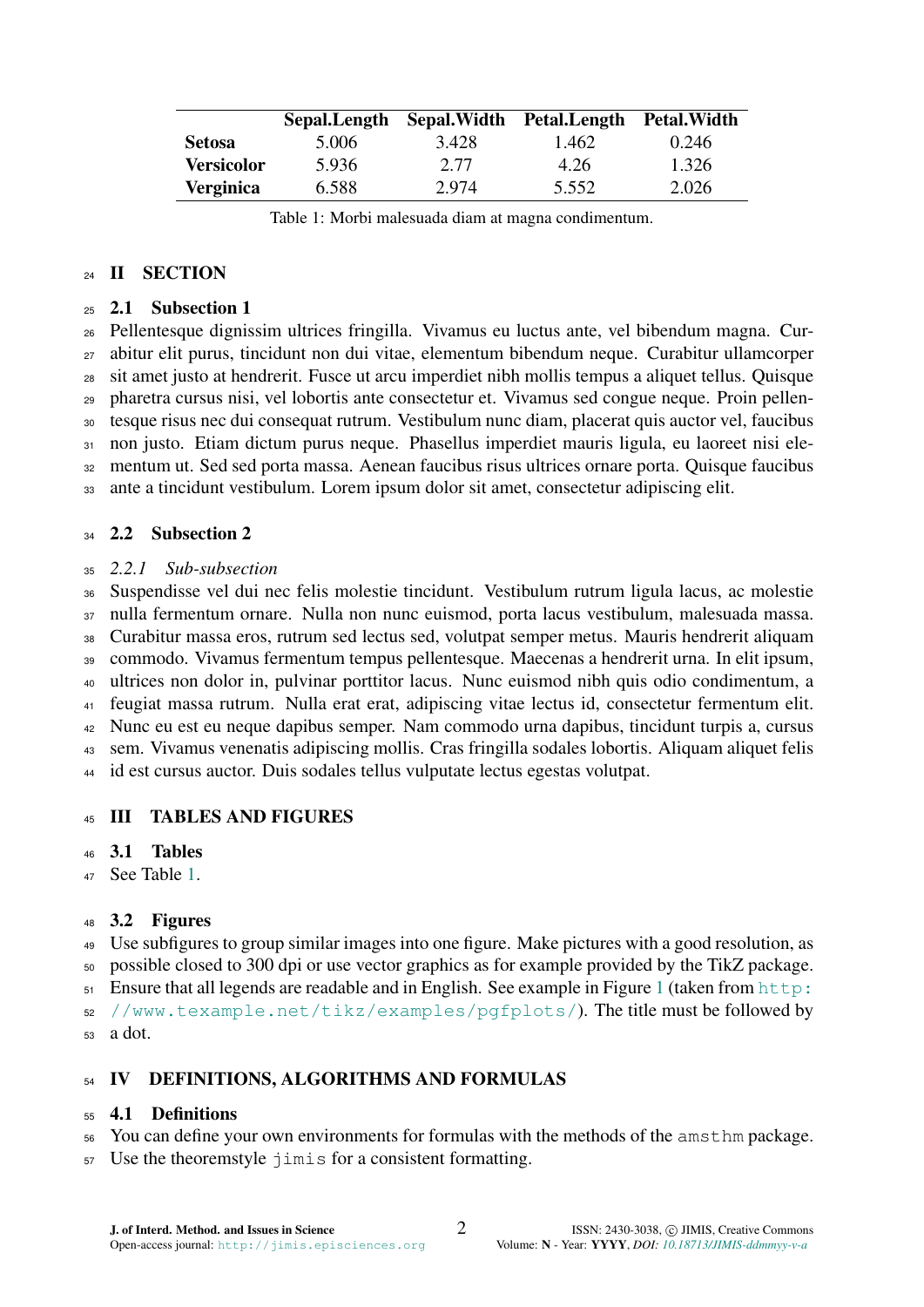<span id="page-2-0"></span>

Figure 1: Figure by Christian Feuersänger, Source: Pgfplots manual.

- <sup>58</sup> *Definition 1: alpha ´*
- <sup>59</sup> Curabitur ullamcorper sit amet justo at hendrerit.
- <sup>60</sup> Hence we set the following definition:
- <sup>61</sup> *Definition 2: beta ´*
- <sup>62</sup> Etiam sed nulla viverra, ultrices ligula ac, consectetur libero.
- <sup>63</sup> If you use a list, you can write a dash or a bullet list:
- <sup>64</sup> Nunc id justo scelerisque.
- <sup>65</sup> metus id enim iaculis tristique.

# <sup>66</sup> 4.2 Formulas

Example of formula:

$$
Y = M \cdot {}^t M - \beta \cdot \langle M \rangle_l \tag{1}
$$

<sup>67</sup> where  $\langle M \rangle$ <sub>l</sub> is a mean vector of a line from M. β plays as a regulation factor to regulate the <sup>68</sup> rate of nearest neighbours, in fact the number of nearest neighbours is not defined explicitly.

Another example of a formula:

$$
K * N_c = Cst \pm 0.001\% \tag{2}
$$

# 69 4.3 Algorithms

 $70\degree$  For algorithms, use a float environment as shown in Algorithm [IV.1.](#page-3-0) For configurations to <sup>71</sup> specific languages, see the reference manual of the listings package.

# 72 V CONCLUSION AND REFERENCES

<sup>73</sup> [F](#page-4-2)rom [Sinclair](#page-4-0) [\(1991\)](#page-4-0), we pick up a general definition... [Ounis](#page-4-1) *et al.* [\(2000\)](#page-4-1) explain that... [Wood](#page-4-2)

- <sup>74</sup> [and Napel](#page-4-2) [\(1992\)](#page-4-2) recommend... Jimis proposes an interesting method in [Jimis](#page-4-3) [\(2015\)](#page-4-3)... All the
- <sup>75</sup> references must be cited in the text.
- <sup>76</sup> Include the DOI of each reference, or if it has none, a URL allowing to retrieve the document.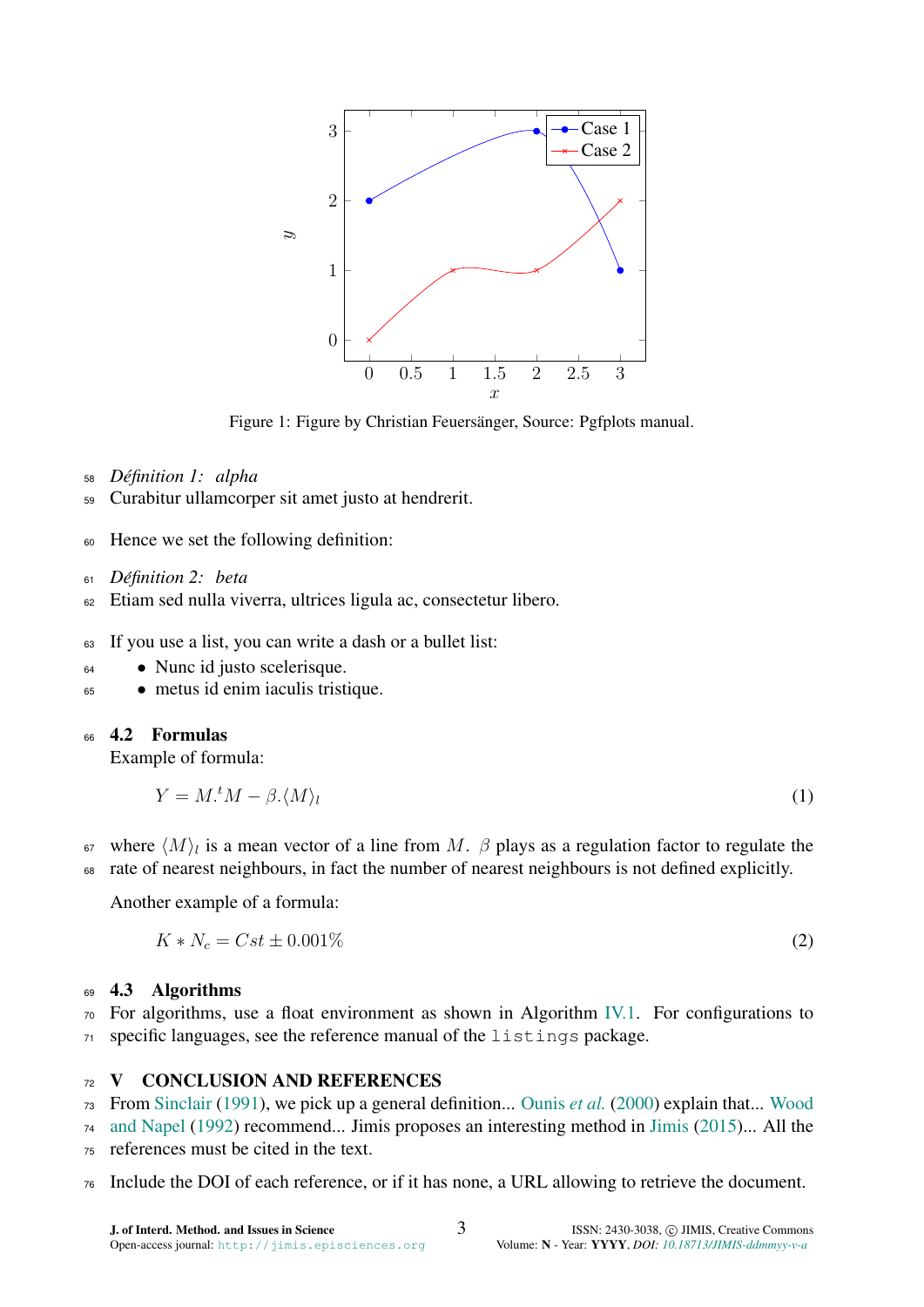

Figure 2: A spider, Picture from Didier Josselin.

### 5.1 Discussion

Nam id eros massa. Fusce luctus purus a augue ullamcorper, sit amet vehicula mauris tristique.

- Suspendisse eget pulvinar odio, nec bibendum turpis. Nullam quis lectus porttitor, ullamcorper
- nisi et, condimentum leo. Quisque sed orci fermentum, rutrum velit eget, ultricies augue. Nunc
- porttitor consectetur tincidunt. Nulla tincidunt justo enim, vitae dignissim erat mattis ut. Nulla.

# 82 5.2 Conclusion

 Maecenas egestas metus id enim iaculis tristique. Etiam sed nulla viverra, ultrices ligula ac, consectetur libero. Nullam vitae massa ac odio pharetra condimentum. Maecenas in elementum libero, non gravida quam. Praesent adipiscing consectetur consectetur. Vivamus at orci sed augue varius hendrerit. Donec neque metus, dignissim nec erat at, ultricies consequat libero. Donec eget eleifend leo. Aliquam at nunc porta, mollis sapien eu, eleifend tortor. Nam egestas, metus ac pellentesque feugiat, lectus purus ornare est, vitae cursus felis turpis sit amet lacus. Donec consequat massa mi, ac suscipit arcu posuere et. Vivamus et semper risus. Sed ut arcu quam.

# <span id="page-3-0"></span>Algorithme IV.1 Partition function of quicksort algorithm.

|                | partition (array, left, right)                                                |
|----------------|-------------------------------------------------------------------------------|
| 2              | $pivotIndex := choose-pivot(array, left, right)$                              |
| $\overline{3}$ | $pivotValue := array[pivotIndex]$                                             |
| $\overline{4}$ | swap array [pivotIndex ] and array [right ]                                   |
| $5^{\circ}$    | storeIndex $:=$ left                                                          |
| -6             | for i from left to right $-1$                                                 |
| 7              | if $array[i] < pivotValue$                                                    |
| 8              | swap array [i] and array [storeIndex]                                         |
| - 9            | storeIndex := storeIndex + 1                                                  |
| 10             | swap array [store Index ] and array [right ] // Move pivot to its final place |
| 11             | return storeIndex                                                             |
|                |                                                                               |